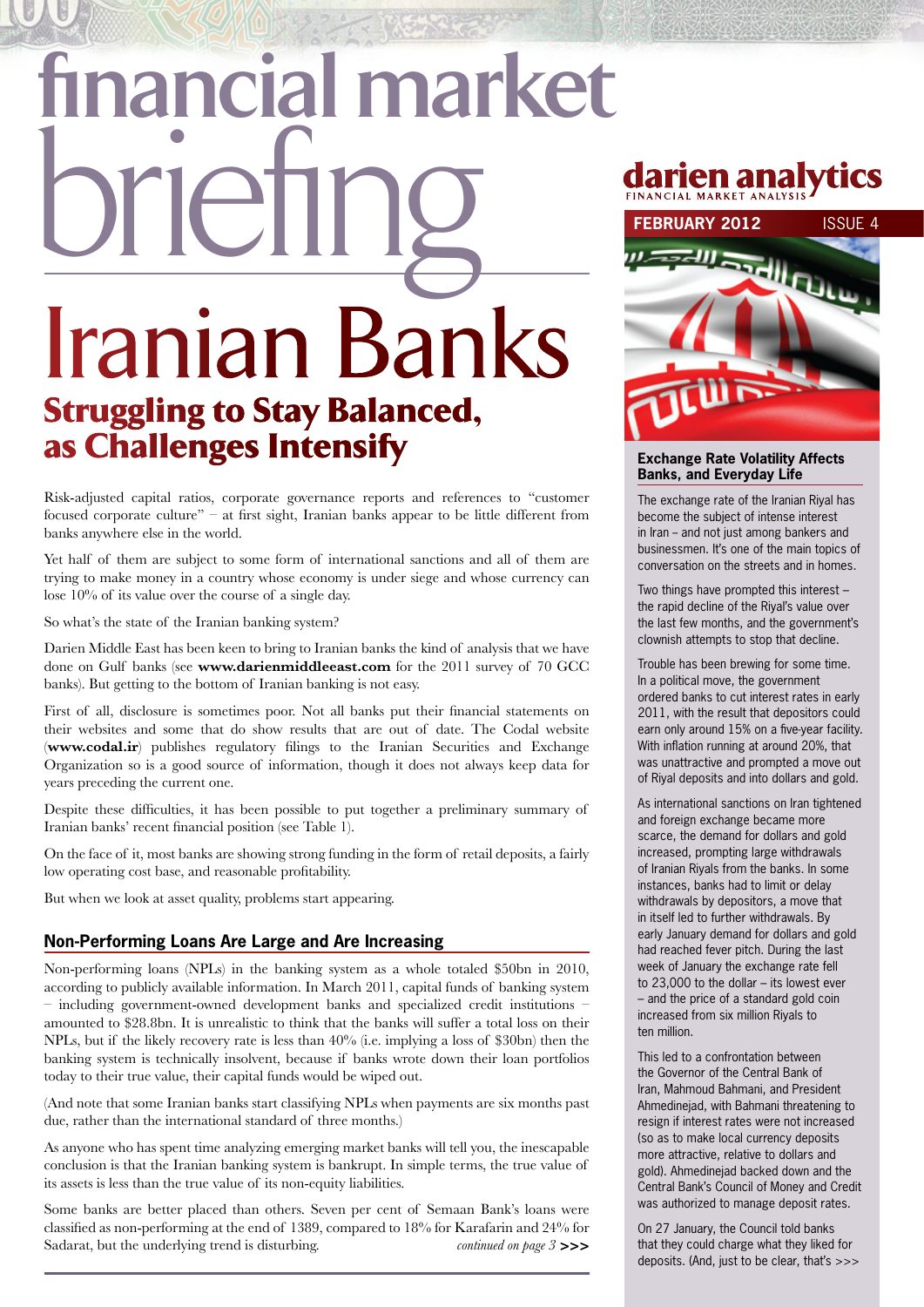#### **TABLE 1: Iranian Banks, Summary of Financial Position**

| Billions of Iranian Riyals, except where stated |              | <b>BALANCE SHEET</b> |         |         |          | <b>INCOME STATEMENT</b> |                     |                             |            |
|-------------------------------------------------|--------------|----------------------|---------|---------|----------|-------------------------|---------------------|-----------------------------|------------|
|                                                 |              |                      |         |         |          |                         |                     | General                     |            |
|                                                 | Iranian Year | Assets (\$bn)        | Assets  | Loans   | Deposits | Shareholders'<br>Equity | Operating<br>income | & Admin.<br><b>Expenses</b> | Net Profit |
| <b>Bank Melli</b>                               | 1,389        | 80.3                 | 823,363 | 525,550 | 553,161  | 43,992                  | 6,460               | 2,162                       | 3,901      |
|                                                 | 1,388        | 66.4                 | 644,560 | 416,834 | 454,903  | 41,781                  | 5,835               | 1,538                       | 4,142      |
| <b>Bank Mellat</b>                              | 1,389        | na                   | na      | na      | na       | na                      | na                  | na                          | na         |
|                                                 | 1,388        | 48.6                 | 474,251 | 261,778 | 324,990  | 18.640                  | 10,113              | 4,463                       | 1,731      |
| <b>Bank Tejarat</b>                             | 1,389        | 45.4                 | 465,312 | 318,999 | 343,413  | 26,471                  | 19,744              | 9,692                       | 4,479      |
|                                                 | 1,388        | 39.5                 | 383,487 | 271,456 | 268,676  | 22,096                  | 17,074              | 7,215                       | 3,354      |
| <b>Bank Sadarat</b>                             | 1,389        | 32.5                 | 333,271 | 170,761 | 153,072  | 29,234                  | 21,070              | 8,205                       | 6,707      |
|                                                 | 1,388        | 28.4                 | 276,077 | 145,411 | 144,732  | 24,237                  | 14,759              | 5,623                       | 3,688      |
| <b>Parsian Bank</b>                             | 1,389        | 27.5                 | 281,501 | 208,020 | 302,814  | 20,225                  | 9,821               | 1,981                       | 5,510      |
|                                                 | 1,388        | 23.6                 | 229,454 | 167,052 | 196,598  | 15,215                  | 9,414               | 1,520                       | 3,922      |
| <b>Bank Sepah</b>                               | 1,389        | 25.3                 | 259,095 | 171,916 | 191,651  | 12,885                  | 8,799               | 7,011                       | 296        |
|                                                 | 1,389        | 22.9                 | 222,559 | 148,767 | 158,792  | 12,555                  | 8,920               | 6,346                       | 141        |
| Pasargard bank                                  | 1,389        | 17.5                 | 179,228 | 109,594 | 139,549  | 31,499                  | 9,288               | 1,573                       | 6,064      |
|                                                 | 1,388        | 12.6                 | 122,633 | 76,049  | 105,560  | 12,354                  | 6,514               | 1,193                       | 3,373      |
| Eghtesadnovin                                   | 1,389        | 13.3                 | 136,311 | 97,915  | 111,944  | 9,849                   | 6,491               | 1,508                       | 2,978      |
| <b>Bank</b>                                     | 1,388        | 11.5                 | 111,745 | 83,954  | 94,149   | 7,353                   | 5,272               | 1,234                       | 2,150      |
| Ansar Bank                                      | 1,389        | 9.6                  | 98,460  | 51,215  | 60,434   | 3,021                   | 3,068               | 1,214                       | 1,021      |
|                                                 | 1,388        | na                   | na      | na      | na       | na                      | na                  | na                          | na         |
| <b>Samaan Bank</b>                              | 1,389        | 8.3                  | 84,912  | 60,256  | 55,189   | 4,831                   | 3,045               | 895                         | 1,355      |
|                                                 | 1,388        | 5.1                  | 49,315  | 34,184  | 40,072   | 2,922                   | 1,979               | 716                         | 787        |
| <b>Sina Bank</b>                                | 1,388        | 4.7                  | 47,828  | 34,937  | 41,847   | 4,507                   | 2,859               | 775                         | 1,181      |
|                                                 | 1,388        | 3.7                  | 35,832  | 24,498  | 30,314   | 2,868                   | 1,908               | 599                         | 700        |
| <b>Karafarin Bank</b>                           | 1,389        | 4.2                  | 42,613  | 27,106  | 31,454   | 5,964                   | 2,844               | 573                         | 1,813      |
|                                                 | 1,388        | 3.9                  | 37,431  | 22,468  | 29,263   | 4,151                   | 2,582               | 469                         | 1,671      |
| <b>Bank Sarmayeh</b>                            | 1,389        | 4.0                  | 41,142  | 24,706  | 29,812   | 4,780                   | 2,688               | 605                         | 890        |
|                                                 | 1,388        | 3.2                  | 31,361  | 20,570  | 19,004   | 4,458                   | 2,749               | 308                         | 668        |
| <b>City Bank</b>                                | 1,389        | 2.3                  | 23,770  | 6,549   | 19,492   | 3,070                   | 1,664               | 435                         | 983        |
| (Bank e Shahr)                                  | 1,388        | 1.4                  | 13,315  | 4,218   | 10,448   | 2,457                   | 805                 | 186                         | 456        |
| Postbank                                        | 1,388        | 1.6                  | 16,230  | 10,708  | 12,677   | 802                     | 1,640               | 195                         | 204        |
|                                                 | 1,388        | 1.4                  | 13,809  | 7,822   | 11,612   | 698                     | 1,034               | 170                         | 124        |
| <b>Tat Bank</b>                                 | 1,389        | 1.4                  | 14,652  | 6,441   | 3,459    | 3,232                   | 2,378               | 305                         | 1,236      |
|                                                 | 1,388        | 0.4                  | 3,421   | 1,325   | 145      | 1,995                   | 75                  | 79                          | $-4$       |
| <b>Hikmat Iranian</b>                           | 1,389        | 0.6                  | 5,801   | 3,736   | 3,399    | 2,210                   | 176                 | 93                          | 29         |
| <b>Bank</b>                                     | 1,388        | na                   | na      | na      | na       | na                      | na                  | na                          | na         |
| <b>Tourism Bank</b>                             | 3/1390       | 0.6                  | 5,648   | 3,378   | 1,867    | 2,186                   | na                  | na                          | na         |

1. Unconsolidated results have been used, so as to present a purer picture of the bank's balance sheet and performance, although in the case of Bank Melli, only consolidated figures were available.

2. Recent figures were not available for Refah Bank and we were unable source comprehensive financial statements for Day Bank.

5. The asset figures in dollars have been calculated using the exchange rate for 20 March 2011<br>(\$1 = IR10,250), for 20 March 2010 (\$1 = IR9,709.7), and, in the case of Bank Mellat's,<br>22 August 2009 (\$1 = IR9761.9). Exchang

3. Iranian years end on 20 March, so figures for 1389 refer to 20 March 2011 and for 1,388 they refer to 20 March 2010.

6. The figure for "Loans" includes loans to the private sector, the public sector and the government.

4. Bank Mellat's figures refer to 22 August 2009.

7. The figure for "Deposits" includes sight deposits, savings deposits, term investment deposits and "other" deposits.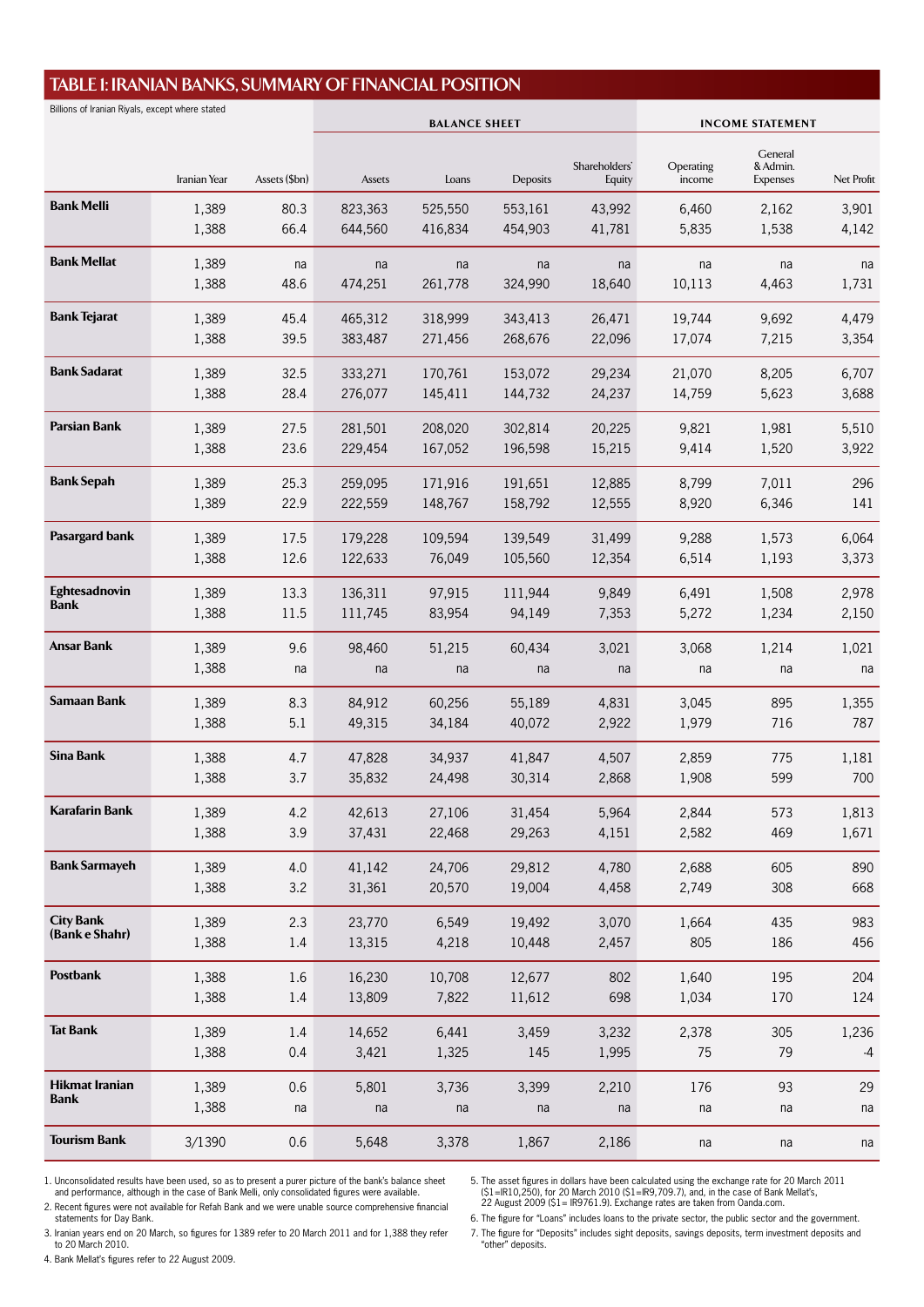#### **TABLE 2: Consolidated Balance Sheet of Commercial Banks**

| Trillions of Iranian Riyals<br>Billions of US \$* | <b>MARCH 2011*</b> | <b>MARCH 2011</b> | <b>MARCH 2010</b> | <b>MARCH 2009</b> |
|---------------------------------------------------|--------------------|-------------------|-------------------|-------------------|
| <b>Foreign assets</b>                             | 66.9               | 686               | 465               | 353               |
| <b>Claims on public sector</b>                    | 27.5               | 281               | 206               | 143               |
| <b>Claims on private sector</b>                   | 202.9              | 2,080             | 1,624             | 1,467             |
| <b>Assets = Liabilities</b>                       | 414.8              | 4.251             | 3.303             | 2,784             |
| <b>Deposits of public sector</b>                  | 8.9                | 91                | 87                | 69                |
| Deposits of private sector                        | 232.4              | 2,382             | 1,887             | 1,532             |
| <b>Equity</b>                                     | 19.3               | 198               | 147               | 148               |

Figures refer to the 20 state-owned and privately-owned commercial banks. They do not include state-owned specialized banks (such as Bank of Industry and Mine) or other specialized banks. The figures in US Dollars have been calculated using end of ear exchange rates published by Oanda.com. The source for the data is the Central Bank of Iran.

On the assets side of the balance sheet, commercial banks show a large item termed "other" assets, and on the liabilities side they show large items termed "other" liabilities and "foreign exchange loans and deposits."

The dates refer to the Iranian years 1389, 1388 and 1387, which end on 20 March 2011, 20 March 2010 and 20 March 2009.

In 2004, NPLs accounted for 10% of all loans in the system, official figures say. That's high but not completely out of line with what is seen in some other emerging markets. In contrast, the 2010 figure of \$50bn represents 25% of all loans, and not only raises the questions on solvency that we've already mentioned, but also the quality of credit appraisal within the banks, and the quality of banking supervision in the Central Bank. (Though, to be fair, the effect of international economic sanctions and, in particular, the loss of access to foreign exchange, is causing difficulties to many companies that under normal circumstances could be expected to perform reasonably well.)

Of course, as with any banking system, the financial statements don't tell the whole story, and that is certainly true in Iran.

#### **Some banks have experienced "runs" and have restricted withdrawals**

Three Iranian banks – including Bank Sadarat – are reported to have suffered "runs" in the last few weeks as depositors rushed to withdraw their money. The runs were caused by dramatic falls in the value of the Iranian Riyal. Depositors responded to the devaluations by withdrawing funds from their riyal-denominated accounts with the intention of converting the riyals into hard currency or gold coins. Withdrawals reached such a pitch that the banks had to limit daily withdrawals.

Significantly, the withdrawal limits seem to have been imposed not in order to stem the conversion of money into hard currency or gold – it was simply a case of the banks not having enough local currency liquidity to meet customers' demands. That's worrying for two reasons.

First, it's extremely rare for banks not to be able to pay their local currency obligations – it generally only happens when a bank is in deep trouble. Second, no one expects that the Riyal exchange rate will stabilize any time soon, so if exchange rate problems are the reason why banks prevent depositors getting at their money, then bank runs are going to keep happening.

#### **Corruption Scandals Point to Political Interference**

Confidence in the banking system has also been damaged by the corruption scandals that began emerging in September 2011 with revelations that an obscure businessman – albeit one with close ties to the regime – had been able to fraudulently acquire \$2.8bn in funding from leading banks. (Simply put, the allegations are that the suspect, Amir-Mansour Kosravi, was able to get Bank Sadarat to give him letters of credit and then he used those letters to get more money from about seven other banks, including the largest private sector bank, Bank Melli.)

The worrying aspects of the scandals lies less in the sums of money involved than in what happened next.

Within weeks, the Managing Director of Bank Melli had fled to Canada, the head of Bank Sadarat had been removed, the Managing Director of Bank Tejarat was placed under investigation, the head of Bank Maskan was arrested, and the head of Bank Tat was dismissed. Nor was the Central Bank left unscathed – Deputy Governor Pourmohammedi was arrested in October.



a huge policy shift– interest rates had been set centrally for decades.) The following day the government outlawed unofficial exchange transactions. On 3 February Supreme Leader Khamene'i referred to the exchange rate issue during Friday prayers – condemning currency speculation.

Yet the exchange rate remains fragile. On 8 February, 180 members of the Majlis expressed their intent to pre-empt the European oil embargo on Iran by immediately halting oil sales to Europe. In response, the exchange rate dropped from 17,600 to 20,000, before settling back to about 19,000 the next day.

The exchange rate drama has had moments of farce. At one point the government blocked text messages containing the word "dollar." It also interfered with some websites such as mesghal.com that provide instant quotes on foreign exchange and precious metals.

More seriously, evening news shows have been broadcasting stories about people who have been apprehended in the street with foreign currency but no receipt of origin, and who therefore had the foreign currency confiscated. Prices of many electrical items are now quoted in foreign currency. The supply of cars from Dubai is drying up. For those dealing in foreign goods the issue is not so much the depreciated value of the Riyal but the uncertainty around it – they just don't know what price to buy or sell at without running the risk of a loss.

The effects of this on the banking system are many. Most obviously, already high nonperforming loan ratios look set to increase as customers dependent on imports face difficulties or go out of business. Even good companies are going to have problems as banks increase interest rates on loans to compensate for the increased deposit rates. If banks end up paying out 20% on deposits (and that is the rate that some are now advertising) they will have to charge nearly 30% on loans. As one banker wisely said, "Anyone willing to pay 30% on a loan is not someone you should be lending to!"

The recent events have served to keep foreign exchange out of regulated banks and money changers -- the opposite of what the government wants. Expectations that the exchange rate will fall further will likely lead to further withdrawals from local currency deposits as customers seize on the limited opportunities to buy foreign exchange.  $\blacksquare$